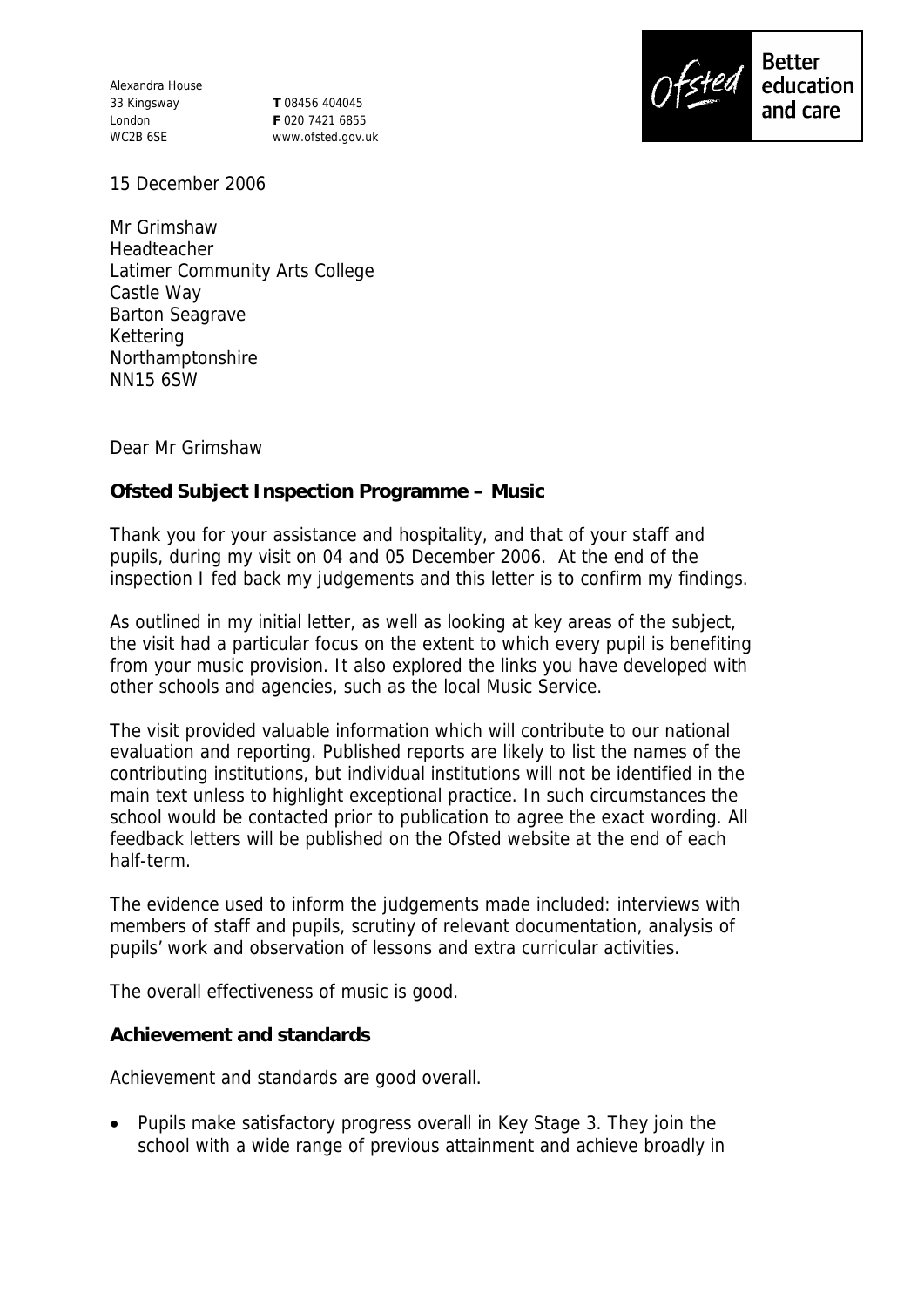line with national expectations by the end of the key stage. Pupils have a well developed musical vocabulary and make competent use of the keyboards. However, while most pupils make good progress there are not enough opportunities for more able pupils to develop and demonstrate the higher levels of attainment.

- Attainment in Key Stage 4 has improved and is above the national average. The size of the examination groups has increased over the last few years although there are fewer pupils in the current Year 10. Pupils make good progress within the examination requirements in Key Stage 4 and in the sixth form.
- There are good standards of performance in instrumental lessons and in extra-curricular activities, for example in the jazz band.

 **Quality of teaching and learning**

The overall quality of teaching and learning is good.

- Pupils speak highly of the very good relationships between staff and pupils and of the enthusiastic commitment of the music staff. Excellent use of a workbook helps pupils understand key musical vocabulary and recall previous work. Tasks are always clear but some learning objectives are too broad. Most pupils are being helped to make good progress but all need more explicit knowledge of the level of work they are achieving and what they need to do to improve their work further. Some pupils feel that extension tasks do not always enable them to develop, and be given credit for, higher levels of achievement.
- Preparation for external examinations is extremely thorough although some opportunities were missed for pupils to learn from listening to music. In a similar way, some teaching in Key Stage 3 did not give enough emphasis to starting from the sound so that, for example, pupils placed chords into a sequence without hearing them first. This made it difficult for them to compose pleasing melodies and limited their engagement and enjoyment.
- Pupils learn well in instrumental lessons and the college is giving appropriate consideration to exploring the extent to which shared lessons could enable even greater and broader progress and encourage more to get involved in the extra-curricular activities. The balance of fun and challenge in the extra-curricular activities is excellent.

**Quality of the music curriculum and extra-curricular provision**

The overall quality of the curriculum and extra-curricular provision is satisfactory.

 While there is good teaching and learning in the curriculum provided, there is an insufficient range of instruments in the classroom and not enough opportunity for pupils to use information and communication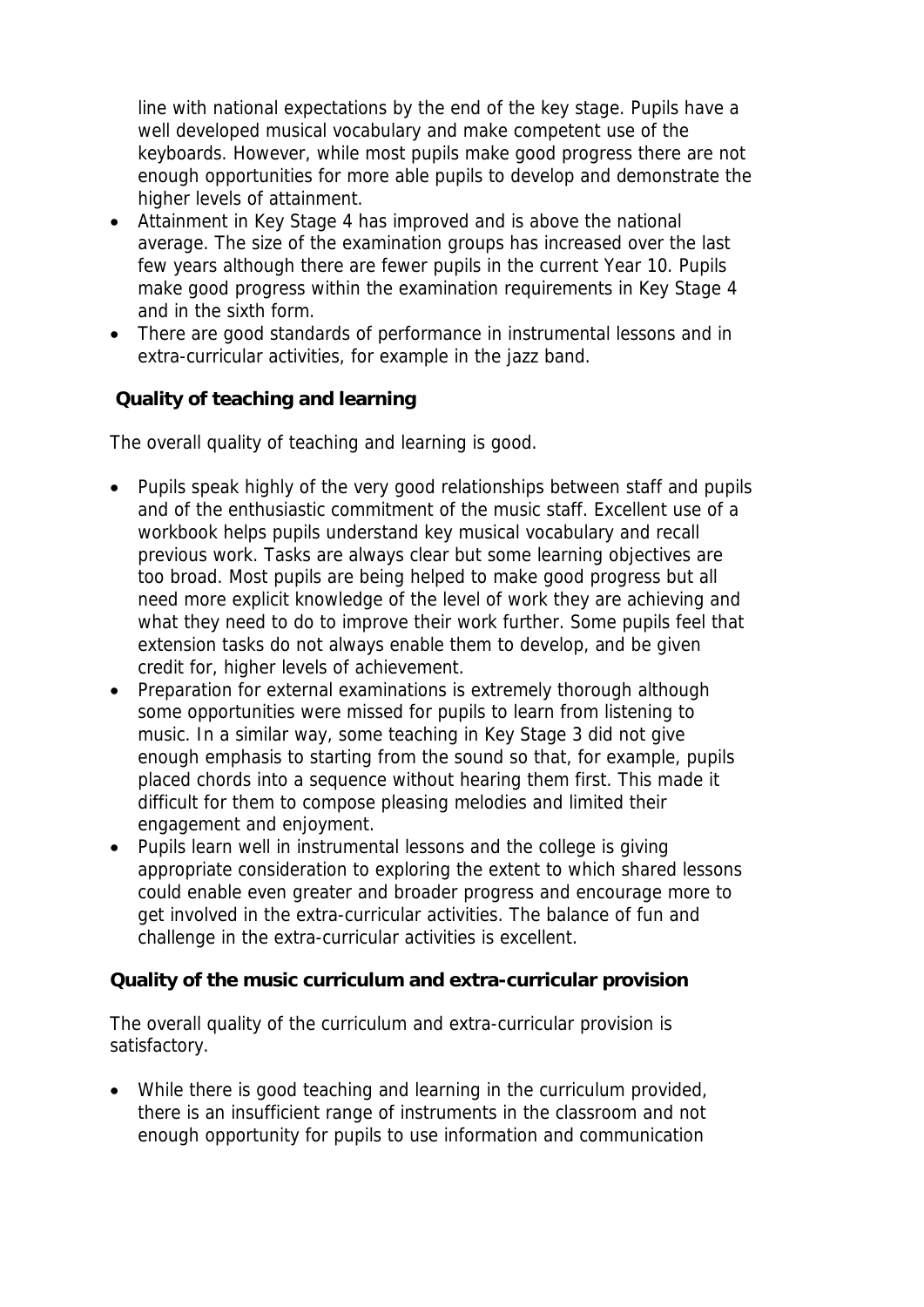technology (ICT). The use of ICT in music is important as it enables some pupils to make much greater progress.

- The college is aware that the workbook would benefit from updating and refining so that, for example, the learning objectives in each unit of work are directly linked to the opportunities for pupil self-assessment. Appropriate thought is also being given to broadening the range of options at Key Stage 4 and in the sixth form.
- Excellent use is being made of music in the English department and by art and design teachers but no link has been made to the music curriculum. A real opportunity for exciting and effective cross-curricular work is being missed.

**Leadership and management of music**

The leadership and management of music are good overall.

- The music department is managed well by the head of department and good policies frame the work of the music team. Good registers are kept of instrumental lessons and the workbook provides an excellent structure for the curriculum work.
- The second in department takes over as head of department at the end of term when the current head of department leaves to take up promotion in another school. The capacity to maintain and improve the music provision is good and clear and well chosen priorities have already been identified.
- Excellent support is given by the college for pupils to learn a musical instrument. However, while senior managers are rightly proud of the quality of public performances, insufficient emphasis has been given to ensuring music links effectively with the other arts subjects and to maximising the broader contribution of music to the whole college. This is surprising given the arts status of the college.
- Senior managers are aware that time is needed for the new head of department to develop the curriculum, to support the new member of the team and to increase links with other subjects. There is a clear recognition that the potential contribution of music to the college has yet to be maximised fully.

**Subject issues: Data collection and partnerships**

- Good records are kept of instrumental lessons and attendance at extracurricular activities. However, there is insufficient collection, analysis and effective use of information about pupils' prior learning and involvement in these musical experiences to ensure the provision is appropriate for all pupils. The collection and use of data on pupils' musical progress are at an early stage of development and there is insufficient recording of pupils' work.
- Partnerships with others are satisfactory overall. There are good links with the music service and developing links with other secondary schools.